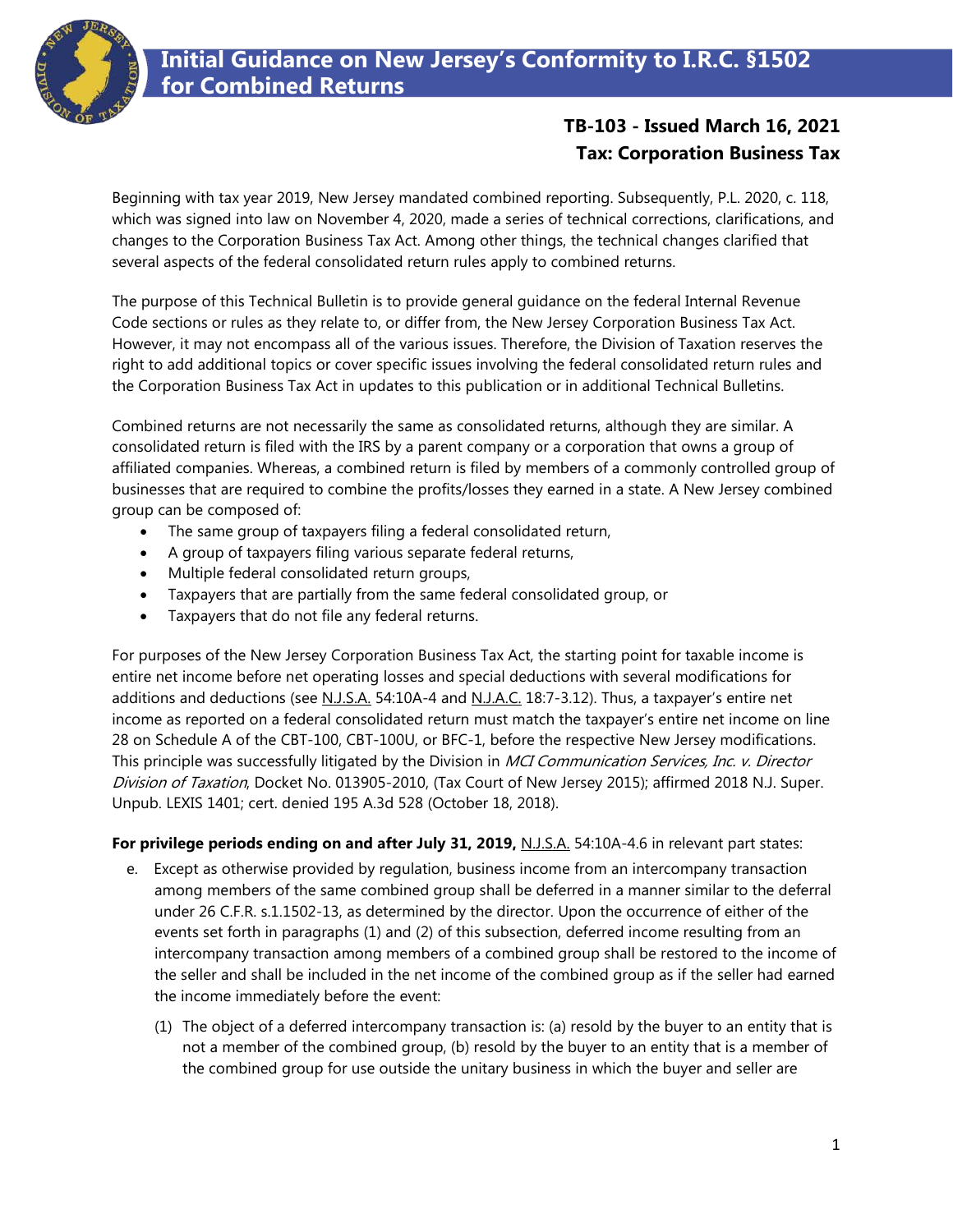engaged, or (c) converted by the buyer to a use outside the unitary business in which the buyer and seller are engaged; or

(2) The buyer and seller cease to be members of the same combined group, regardless of whether the buyer and seller remain sufficiently interdependent, integrated, and interrelated through their activities so as to provide a synergy and mutual benefit that produces a sharing or exchange of value between them.

In the case of an event set forth in paragraph (2) of this subsection, no portion of the income or loss shall be included in entire net income of the combined group, but shall be included in the entire net income of the respective member.

- f. A charitable expense incurred by a member of a combined group shall, to the extent allowable as a deduction pursuant to section 170 of the federal Internal Revenue Code, 26 U.S.C. s.170, be subtracted first from the combined group's entire net income, subject to the income limitations of that section applied to the entire net income of the group. A charitable deduction disallowed under section 170 of the federal Internal Revenue Code, 26 U.S.C. s.170, but allowed as a carryover deduction in a subsequent privilege period, shall be treated as originally incurred in the subsequent year by the same member and the provisions of this section shall apply in the subsequent privilege period in determining the allowable deduction for that privilege period.
- … j. An expense of a member of the combined group that is directly or indirectly attributable to the income of any member of the combined group, which income this State is prohibited from taxing pursuant to the laws or Constitution of the United States, shall be disallowed as a deduction for purposes of determining the combined group's entire net income.
- … m. To the extent consistent with the Corporation Business Tax Act (1945), P.L.1945, c.162 (C.54:10A-1 et seq.), the federal rules and regulations governing consolidated return net operating losses and net operating loss carryovers shall apply to the New Jersey net operating loss carryover provisions under subsection h. of this section as though the combined group filed a federal consolidated return, regardless of how the members of the combined group filed for federal purposes.
	- n. The principles and provisions set forth in federal regulations promulgated pursuant to section 1502 of the Internal Revenue Code (26 U.S.C. s.1502), shall apply to the extent consistent with the Corporation Business Tax Act (1945), New Jersey combined group membership principles, New Jersey combined unitary return principles, and regulations set forth by the director.
	- p. This section shall apply to world-wide group elective combined returns and affiliated group elective combined returns in accordance with section 23 of P.L.2018, c.48 (C.54:10A-4.11). An election to file an affiliated group combined return shall be an election to treat all of the member's attributes and income as though they were from one unitary business.

...

Thus, in general, the principles set forth in the Treasury regulations promulgated under Section 1502 of the Internal Revenue Code (including the principles relating to deferrals, eliminations, intercompany offsets, etc.) apply to the extent they are consistent with the New Jersey Corporation Business Tax Act and the unitary business principles to a combined group filing a New Jersey combined return as though the combined group filed a consolidated return. Additionally, the limitations governing federal net operating losses and net operating loss carryovers apply. Federal carrybacks do not apply because New Jersey net operating losses can only be carried *forward* for 20 privilege periods.

**Tax Rates, Payments, and Due Dates.** For New Jersey Corporation Business Tax purposes, tax rates, tax computations, estimated payment provisions, and due dates are different than for federal purposes.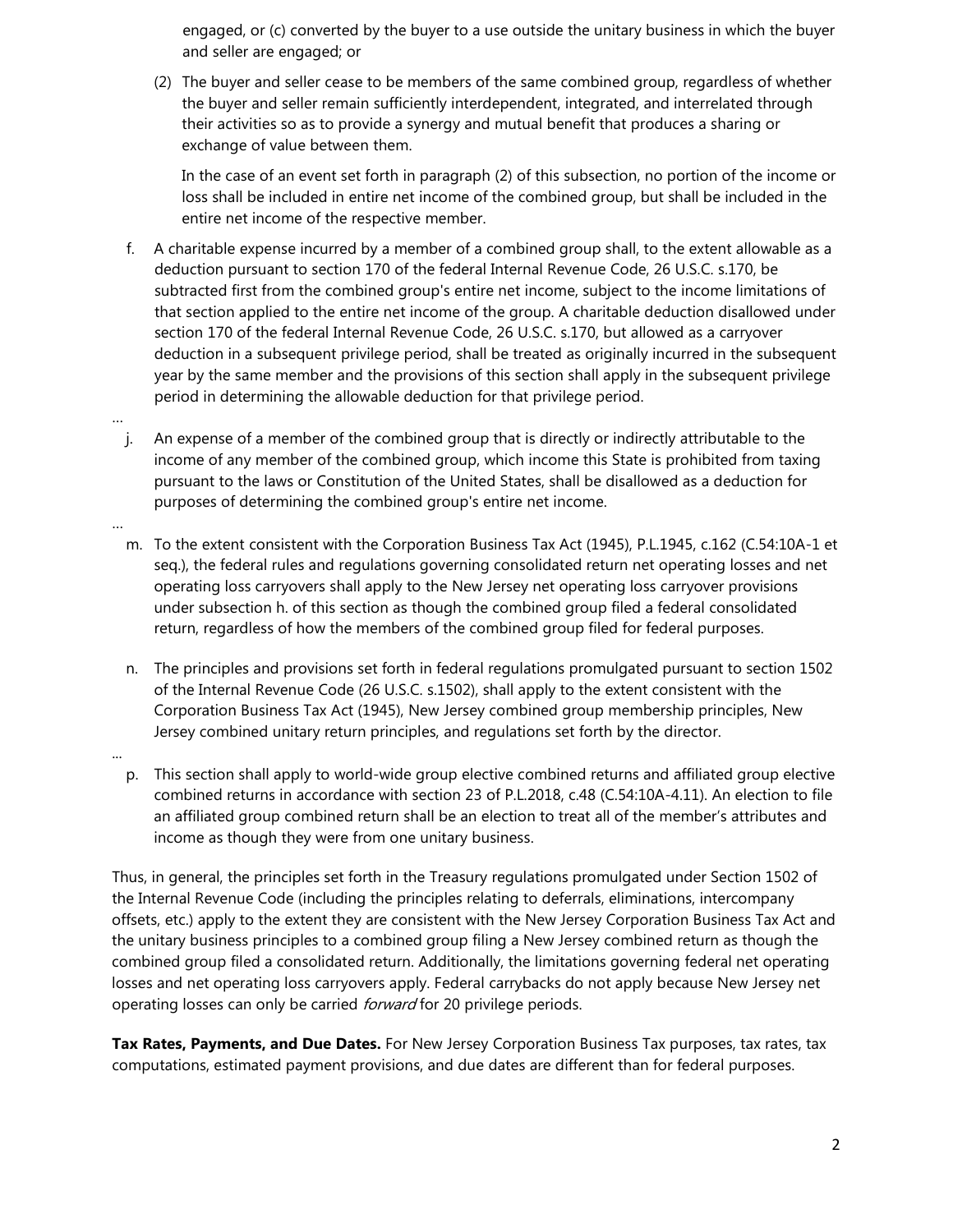**Definitions, Inclusions, Exclusions, Modifications, Tax Base, and Return Matters.** The New Jersey Corporation Business Tax Act ("Act") has its own definitions for combined group, affiliated group (for the purposes of the affiliated group election), member, taxable member, nontaxable member, group privilege period, common ownership, commonly owned, managerial member, etc. It also has its own included and excluded entity provisions, which differ from the federal consolidated return entity inclusions and exclusions. The Act has its own additions, deductions, exclusions, and other modifications to entire net income. New Jersey combined returns are filed using a default mandatory water's-edge filing method or the elective world-wide or affiliated group filing method. To be included on a water's-edge return or world-wide return, an entity needs to be part of a unitary business of the combined group as defined in the Act. Water's-edge and world-wide returns are state tax concepts not federal consolidated return concepts. The composition of the New Jersey affiliated group combined return for New Jersey purposes may be larger than the federal affiliated group because there are specific New Jersey inclusions and exclusions. For combined groups, New Jersey has its own payment, accounting period, and liability provisions (N.J.S.A. 54:10A-4.8 and N.J.S.A. 54:10A-4.10). The managerial member of the New Jersey combined group (which may be a different corporation than the corporation filing the federal consolidated return on behalf of a federal consolidated group) files the combined return on behalf of the combined group.

**Ownership Requirements and Attribution Rules.** For New Jersey combined reporting purposes, the requisite ownership threshold is more than 50%. Although the federal rules otherwise apply, New Jersey does not conform to the 80% ownership required for federal consolidated returns. If a New Jersey combined group composition is different than the federal consolidated return, the group must compute the combined group entire net income as though the entire group filed a federal consolidated return and then make the New Jersey additions, deductions, exclusions, and other modifications.

**Intercompany Transactions.** Generally, the provisions of 26 C.F.R. 1.1502-13 apply, except as otherwise noted in N.J.S.A. 54:10A-4.6(e) and except where 26 C.F.R. 1.1502-13 deals with specific provisions of the federal Internal Revenue Code to which New Jersey does not conform.

**Depreciation and Certain Expensing Provisions.** The federal consolidated return rules in relation to depreciation and expensing apply, except that New Jersey has decoupled from I.R.C. §168(k) bonus depreciation and I.R.C. §179 expensing provisions and certain other depreciation and expensing provisions. See N.J.S.A. 54:10A-4(k)(1), N.J.S.A. 54:10A-4(k)(2)(F), N.J.S.A. 54:10A-4(k)(12), and N.J.S.A. 54:10A-4(k)(13). Adjustments must be made accordingly.

**Dividends, Dividend Exclusion, GILTI, FDII, Net Operating Losses** (**NOLs), and Special Deductions.** The federal dividend received deductions (DRD) are special deductions for federal purposes, which are adjustments below line 28. As such, these provisions in the federal consolidated rules **do not** apply for New Jersey purposes. New Jersey has its own dividend exclusion (see N.J.S.A. 54:10A-4(k)(5)). The rules and limitations governing the federal dividend received deductions were not incorporated into N.J.S.A. 54:10A-4(k)(5). Pursuant to N.J.S.A. 54:10A-4.6(d), dividends paid by one member to another member of the combined group are eliminated from the income of the recipient.

**Note:** The rules and limitations of the NOLs will be discussed in separate Technical Bulletins.

The NOL-DRD ordering rules found in N.J.S.A. 54:10A-4(u), N.J.S.A. 54:10A-4(v), and N.J.S.A. 54:10A-4.6(h)(1) (by operation of N.J.S.A. 54:10A-4(v)) still apply because they are provisions of the Corporation Business Tax Act. The federal limitations that govern the interaction of the federal net operating losses/net operating loss carry overs and the federal dividend received deductions **do not** apply because the federal dividend received deductions are special deductions under the Internal Revenue Code. Likewise, the federal dividend deduction rules do not apply to N.J.S.A. 54:10A-4(k)(5) since the federal dividend received deductions are special deductions for federal purposes.